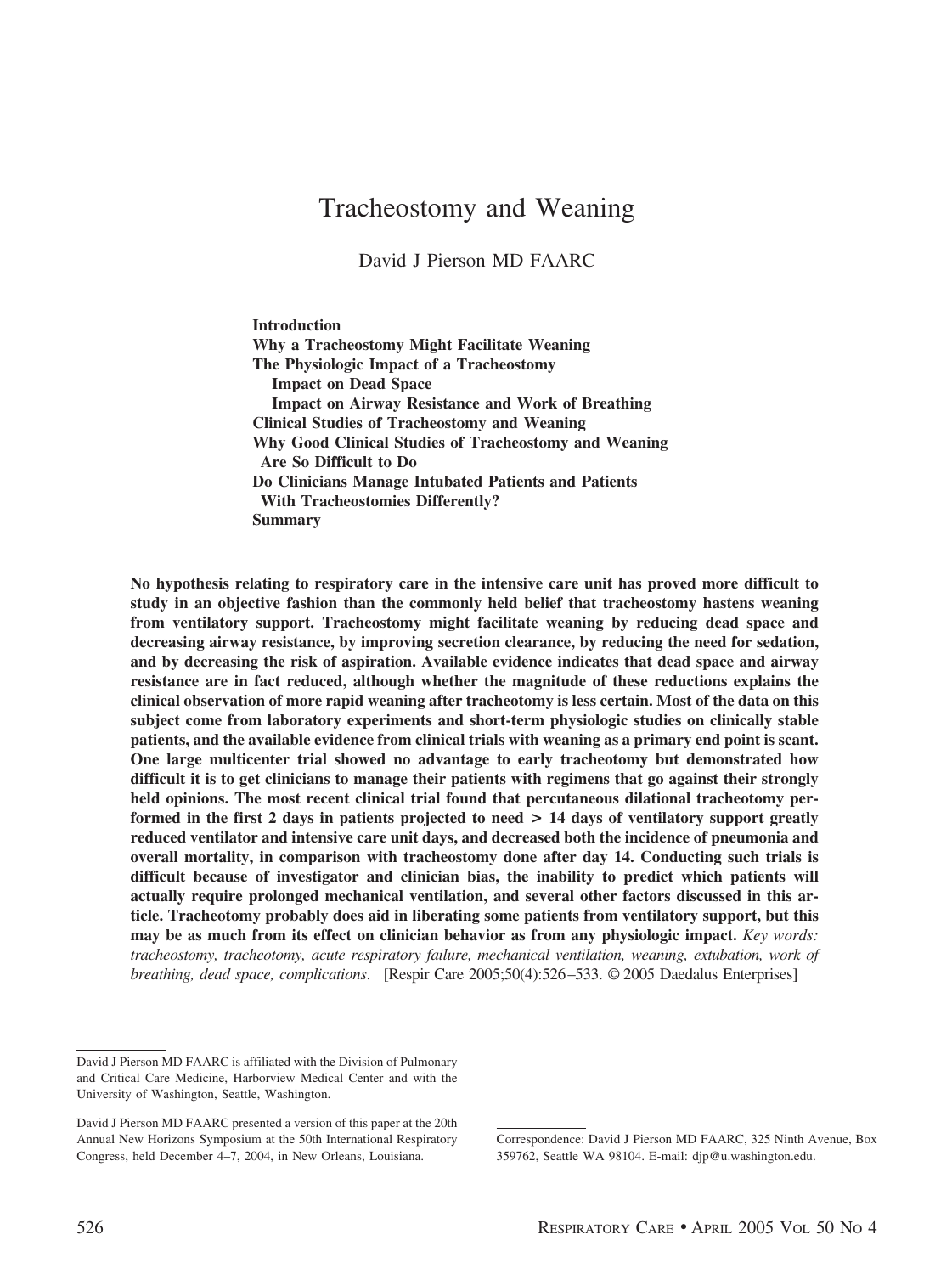Table 1. Possible Reasons Why Tracheostomy Might Facilitate Weaning

| Reduced dead space                                     |
|--------------------------------------------------------|
| Less airway resistance                                 |
| Decreased work of breathing                            |
| Better secretion removal with suctioning               |
| Less likelihood of tube obstruction                    |
| Improved patient comfort                               |
| Less need for sedation                                 |
| Better glottic function, with less risk of aspiration  |
| Ability to move patient out of the intensive care unit |
| Changes in clinician behavior                          |
|                                                        |

### **Introduction**

Clinicians managing patients in both medical and surgical intensive care units (ICUs) are familiar with the following scenario: A patient, often elderly and with serious underlying medical problems, requires intubation for acute respiratory failure or major surgery, and thereafter remains on the ventilator for many days, despite repeated attempts at weaning. A tracheotomy is performed, and within a day or 2 the patient is off the ventilator and can leave the ICU. Having repeatedly observed this sequence of events, it is hard for clinicians to avoid the general conclusion that, for patients who require prolonged mechanical ventilation, a tracheostomy hastens liberation from ventilatory support and facilitates transfer out of the ICU.

This article examines the above conclusion from the standpoints of theoretical rationale, relevant physiology, and clinical evidence. After listing the potential reasons why a tracheostomy might facilitate weaning, it reviews the physiologic concepts involved and the available literature, and discusses possible explanations for the lack of definitive studies on this topic. It deals with tracheostomy as typically performed in ICU patients, and not with the permanent procedure done in connection with total laryngectomy for cancer. Although there is literature on tracheostomy in infants and children, this article deals primarily with the management of adult patients. The word *tracheotomy* is used here for the surgical procedure of creating an opening in the trachea, and *tracheostomy* for the opening so created, as well as in referring to artificial airways inserted into it.

### **Why a Tracheostomy Might Facilitate Weaning**

For patients requiring prolonged mechanical ventilation, performing a tracheotomy might facilitate weaning for a number of reasons (Table 1). Although liberation from ventilatory support may not be possible because of inadequate ventilatory drive or impaired oxygenation, these mechanisms can readily be identified and usually do not

prevent weaning in the long-term setting. Most patients who repeatedly fail attempts at weaning do so because of the inability to keep up with the work load required by unassisted breathing.1,2 Such inability arises from excessive ventilatory demand, from impairment of the function of the ventilatory pump, or from a combination of these factors.3 Increased dead space and elevated airway resistance can both lead to ventilatory requirements that are excessive for the patient, and decreasing them by means of a tracheostomy might make the difference between ventilator dependence and successful weaning.

Tracheostomy might facilitate weaning in less dramatic ways, such as by making it easier to clear airway secretions, by thus decreasing the likelihood that the tube will become partially obstructed by inspissated mucus, by making the patient more comfortable (and hence requiring less sedation), or by reducing the likelihood of aspiration through improved glottic function. In some institutions, patients with tracheostomies can be managed on ventilators outside the ICU, while those who are endotracheally intubated cannot. In such settings, tracheostomy could facilitate weaning by permitting the patient to be moved to a less intense environment where more gradual withdrawal of ventilatory support could be accomplished. Finally, as discussed below, it is possible that clinicians tend to manage patients with endotracheal tubes (ETTs) and tracheostomies differently, and that this could account for the more rapid weaning often seen with the latter.

#### **The Physiologic Impact of a Tracheostomy**

Breathing humidified air through a tracheostomy tube differs from normal breathing via the intact upper airway primarily with respect to the volume of dead space and the impact of airway resistance. These factors are the usual ones cited in explaining why a difficult-to-wean patient might be able to breathe unassisted through a tracheostomy tube but not through a trans-laryngeal ETT or, by inference, following extubation.

#### **Impact on Dead Space**

Medical students and respiratory therapists are taught that anatomic dead space, contained in the upper airway and the intrathoracic conducting airways, is about 2 mL/ kg, or roughly 150 mL in an average-size adult.4 One study in cadavers determined the extrathoracic dead space (not including the trachea and main bronchi) to be approximately 75 mL.<sup>5</sup> This is clearly more than the volume in a tracheostomy tube (Fig. 1, A and B). Davis et al<sup>6</sup> found a standard 12-cm cuffed tracheostomy tube with inside diameter (ID) 7.0 mm to have a volume of 5 mL, whereas that of an 8.5-mm ID tube of the same length was 6 mL. This 15-fold difference in dead space between the 7-mm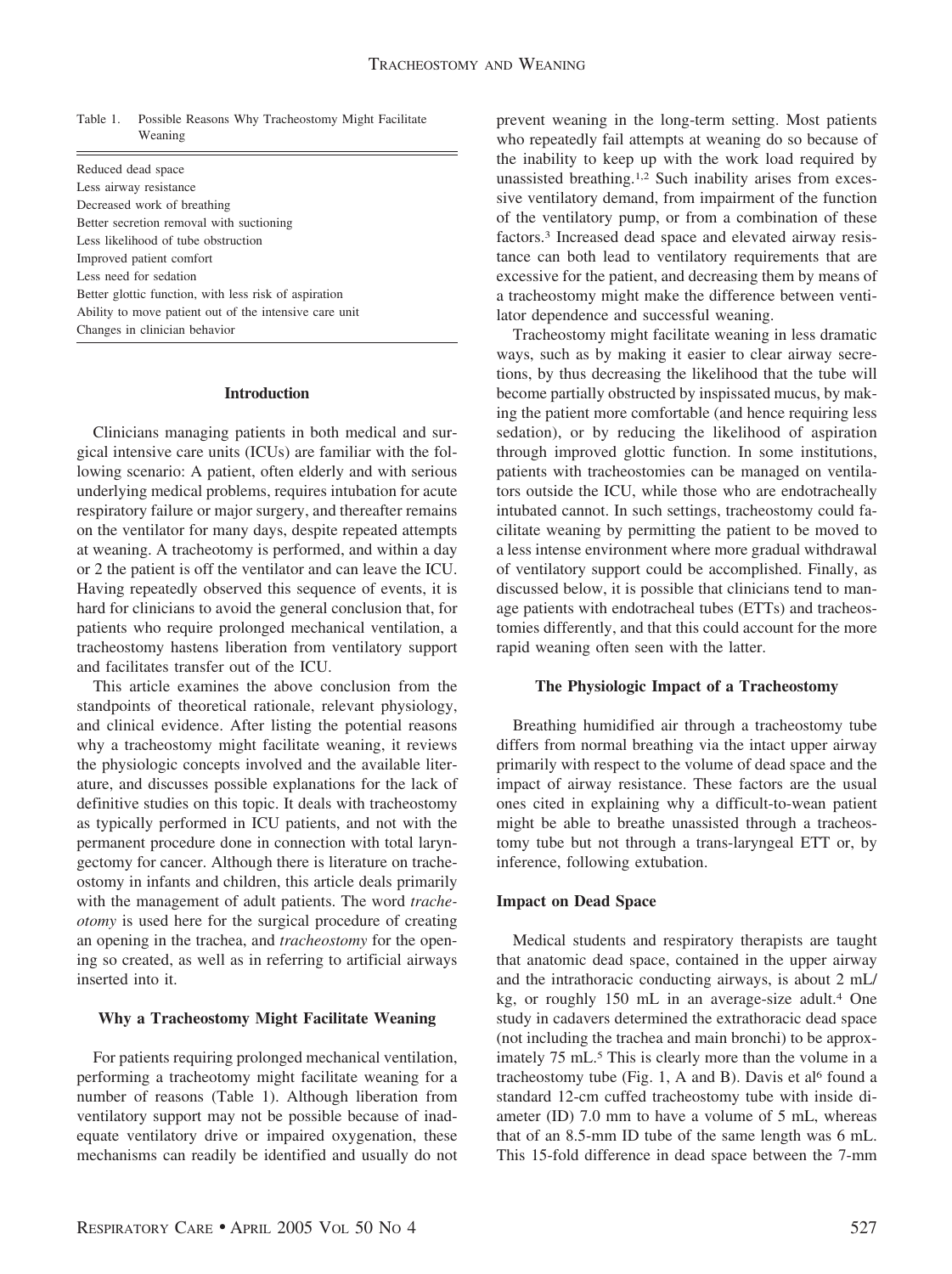

Fig. 1. Diagrams of the dead-space volume of the upper airway (A), a tracheostomy tube (B), and an oral endotracheal tube (C).

tracheostomy tube and the nonintubated state is reduced slightly by any additional dead space in connecting tubing, T-piece, tracheostomy collar, or other appliance used to provide humidified air.

Clinical studies on the effects of this difference in dead space between the nonintubated state and a tracheostomy tube are few. Davis et al<sup>6</sup> noted a reduction in mean tidal volume  $(V_T)$  of 51 mL following tracheotomy when spontaneous breathing during a brief period of extubation was compared to spontaneous breathing after tracheotomy in 4 patients, although respiratory rate and minute ventilation  $(V<sub>E</sub>)$  also changed in these clinically unstable patients and physiological dead space was not measured. Chadda et al studied 9 adult patients with neuromuscular disease who had undergone tracheotomy and were recovering from acute respiratory failure.7 These patients no longer required continuous ventilatory support and were able to breathe comfortably through their mouths for at least 24 hours with the tracheostomy tubes plugged. In these patients, the investigators determined physiological dead space to be 156  $\pm$ 67 mL when breathing through the tracheostomy tube and  $230 \pm 82$  mL during mouth breathing; arterial P<sub>CO<sub>2</sub></sub> and respiratory rate did not change, while  $V_T$  and  $\dot{V}_E$  increased by mean values of 70 mL and 1.6 L/min, respectively.7

Most reported studies of the effect of tracheostomy on weaning, including available information on dead space, have not dealt with the nonintubated state, but have instead compared findings before and after tracheotomy in patients who already have had translaryngeal ETTs in place, as shown in Figure 1, (B) versus (C). This comparison is more relevant to the observation that patients may fail spontaneous breathing trials (SBTs) while endotracheally intubated but promptly wean from ventilatory support once a tracheotomy has been performed—and also to the question of whether differences in dead space between ETTs and tracheostomy tubes could explain this observation.

Davis et al<sup>6</sup> measured the internal volume (dead space) of standard ETTs and tracheostomy tubes of various sizes, and found the differences to be  $\leq$  20 mL. Table 2 compares the volumes of the tubes in that study that had the same ID. It seems unlikely that in vivo measurements of mechanics and gas exchange could detect effects of such small volume differences, and this has recently been con-

Table 2. Dead Space Volume in Endotracheal Versus Tracheostomy Tubes

| Inside Tube Diameter (mm)                                                         |     |      | Type Length (cm) Dead Space (mL) |
|-----------------------------------------------------------------------------------|-----|------|----------------------------------|
| 7.0                                                                               | ETT | 34.5 | 15                               |
| 7.0                                                                               | TT  | 12.0 | 5                                |
| 8.5                                                                               | ETT | 36.5 | 24                               |
| 8.5                                                                               | TT  | 12.0 | 6                                |
| $ETT = endotracheal$ tube<br>$TT =$ tracheostomy tube<br>(Data from Reference 6.) |     |      |                                  |

firmed by a clinical study by Mohr et al.8 These investigators studied 42 difficult-to-wean patients in a surgical ICU who underwent tracheotomy after a mean of 13 days of ventilatory support. Within 24 hours of performance of tracheotomy, before and after the procedure, they determined the physiological dead-space fraction  $(V_D/V_T)$ , using single-breath capnograms, as well as spontaneous respiratory rate,  $V_T$ ,  $\dot{V}_E$ , peak inspiratory and end-inspiratory airway pressures during mechanical ventilation, and arterial blood gases. Comparing values obtained with an ETT with those following tracheotomy, no differences were found in any physiologic study variable. Mean  $V_D/V_T$  was  $0.51 \pm 0.10$  before the procedure and  $0.51 \pm 0.11$  afterwards;  $\dot{V}_E$ , respiratory rate, and  $V_T$  remained the same, as did all arterial blood gas values. The authors concluded that tracheostomy must facilitate weaning from ventilatory support by some mechanism other than improvement in ventilatory mechanics and gas exchange.

#### **Impact on Airway Resistance and Work of Breathing**

Perhaps a more plausible reason why tracheostomy might benefit a patient in terms of weaning would be reduced work of breathing (WOB) because of a decrease in gas flow resistance in a tracheostomy tube, as compared to an ETT. This potential mechanism is discussed both theoretically and practically in a previous review in this journal by Jaeger et al.9 These authors list a number of factors that affect resistance when comparing different types of artificial airways: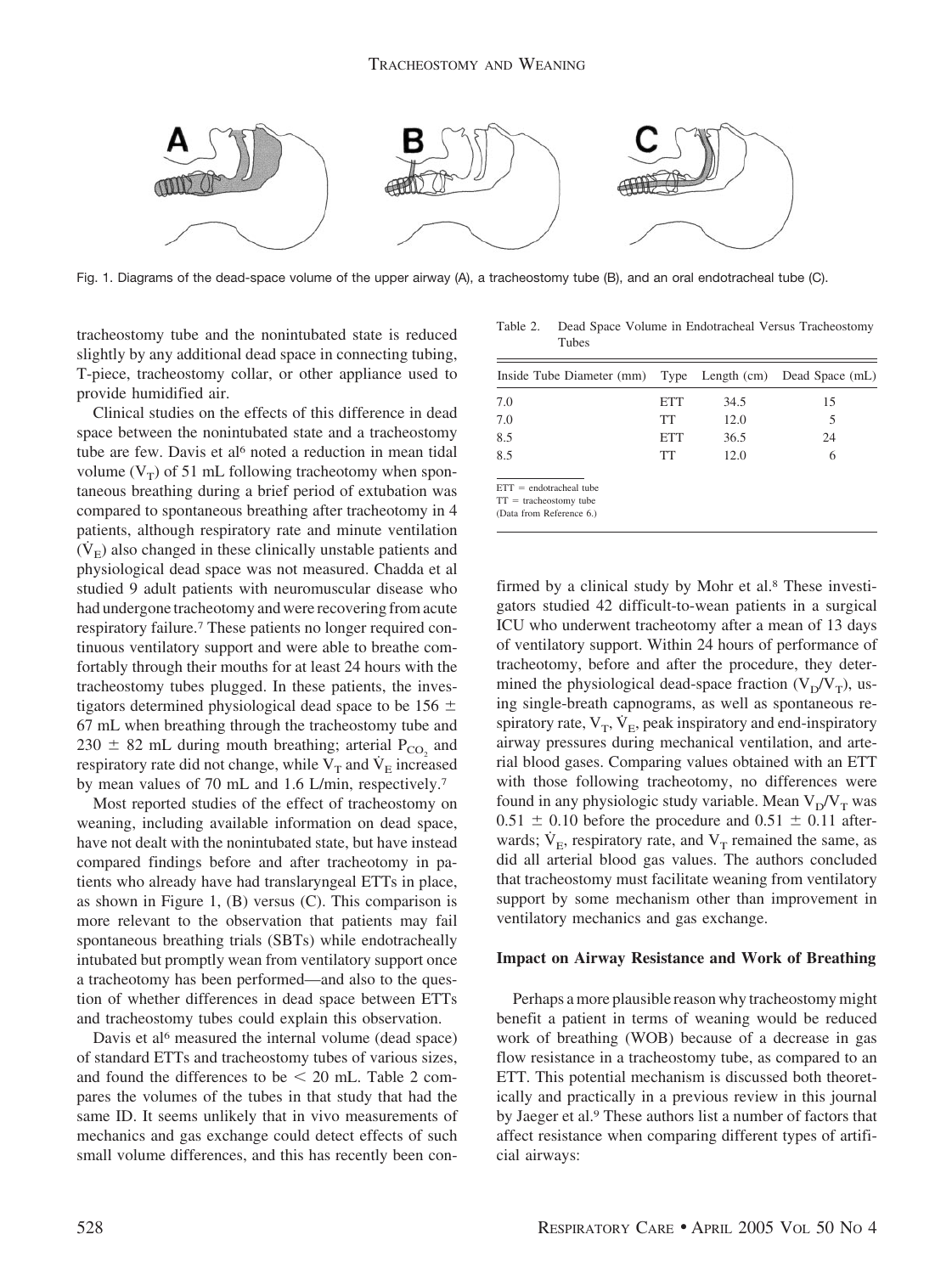

Fig. 2. Imposed work of breathing for endotracheal tubes and tracheostomy tubes of different sizes, as determined under laboratory conditions, using an intubation mannequin, a simulated trachea, and a 2-chamber test lung.10 Tidal volume used with all tubes was 0.40 L, with constant inspiratory flows of 0.5, 1.0, and 1.5 L/s, as shown. Tubes are designated by inside diameter in millimeters. ETT = endotracheal tube.  $TT$  = tracheostomy tube. ETT  $6 =$  black circle. TT  $5 =$  white square. ETT  $7 =$  black triangle. ETT  $8 =$  asterisk. ETT  $8.5 =$  white triangle. TT  $7 =$  black diamond. TT 8.5 = black square. TT  $9$  = white circle. Imposed work of breathing was significantly higher (p  $<$  0.05) in endotracheal tubes of 7 and 8.5 mm inside diameter than in tracheostomy tubes of those diameters at flows of 1.0 and 1.5 L/s. (From Reference 10.)

- The larger the diameter, the lower the resistance
- The shorter the tube, the lower the resistance
- Irregular tube walls (as with secretions) increase the resistance
- The sharper any curve in the tube, the greater the resistance
- Higher gas flows require geometrically increased pressure

These factors must be taken into account when comparing aspects of resistance and WOB with different tubes and under different circumstances; they complicate interpretation of the existing literature comparing tracheostomy and ETTs or examining the effects of tracheostomy on weaning.

In a laboratory study using an intubation mannequin and artificial trachea in an attempt to duplicate the normal curvature of the upper airway, Davis et al<sup>10</sup> determined imposed WOB for ETTs and tracheostomy tubes of various sizes. They found that imposed WOB varied inversely with ID and directly with inspiratory flow, as shown in Figure 2. Under all conditions studied, imposed WOB was lower with a tracheostomy tube than with an ETT of equivalent ID, and the disparities increased with increasing inspiratory flows, although the observed differences were not large from the clinical perspective.

These same investigators, in a clinical study cited previously,6 found no statistically significant differences in spontaneous  $V_T$ , respiratory rate, or  $\dot{V}_E$  in 20 patients evaluated within a few hours before and after tracheotomy (Table 3). However, as shown in the table, when WOB was expressed in J/min (but not in J/L), there was a significant difference favoring tracheostomy tubes. Intrinsic positive end-expiratory pressure was also slightly (mean difference 1.3 cm  $H_2O$ ) but statistically significantly lower after tracheotomy. Four of the patients in this study were studied before extubation, while temporarily extubated, and again following tracheotomy (Table 4).<sup>6</sup> In these 4 patients, all variables measured were increased when they were breathing spontaneously while extubated, although there were no differences in any variable when findings with endotracheal versus tracheostomy tubes were compared.

In a study of the work of spontaneous breathing at different levels of pressure support, Diehl et al<sup>11</sup> studied 8 patients with prolonged ventilator dependence after acute respiratory failure, before and after they underwent tracheotomy. The ID of the endotracheal and tracheostomy tubes were the same in each patient. Overall WOB at the patients' baseline levels of pressure support fell from 0.9  $\pm$ 0.4 J/L to  $0.4 \pm 0.2$  J/L ( $p < 0.05$ ) after tracheotomy. Both resistive and elastic work were significantly reduced, as were intrinsic positive end-expiratory pressure and ventilatory drive as measured by airway occlusion pressure. In contrast, Lin and associates, $12$  in a study of 20 patients with chronic obstructive pulmonary disease, found no differences in airways resistance, WOB, or pressure-time product after tracheotomy, in comparison to mechanical ventilation through an ETT, although peak inspiratory pressure decreased slightly.

The above studies compared breathing through ETTs to breathing through tracheostomy tubes. Some aspects of spontaneous WOB have also been examined with mouth breathing in comparison with breathing through a tracheostomy tube. In the previously-cited study of patients breathing spontaneously with their tracheostomy tubes removed, Chadda et al<sup>7</sup> found that WOB increased by 30%. Similar findings were reported by Moscovici da Cruz et al, who studied the WOB and its components in 7 patients undergoing tracheotomy because of upper airway neoplasms.13 In these patients, during spontaneous breathing, there was a trend toward lower resistive WOB, and a reduction in elastic WOB, intrinsic positive end-expiratory pressure, and pressure-time product after tracheotomy.

#### **Clinical Studies of Tracheostomy and Weaning**

Most published discussions of the impact of tracheostomy on weaning have been based on the results of studies with surrogate end points, such as its effects on dead space or WOB, rather than on data on actual liberation from ventilatory support. This is because very few studies have been done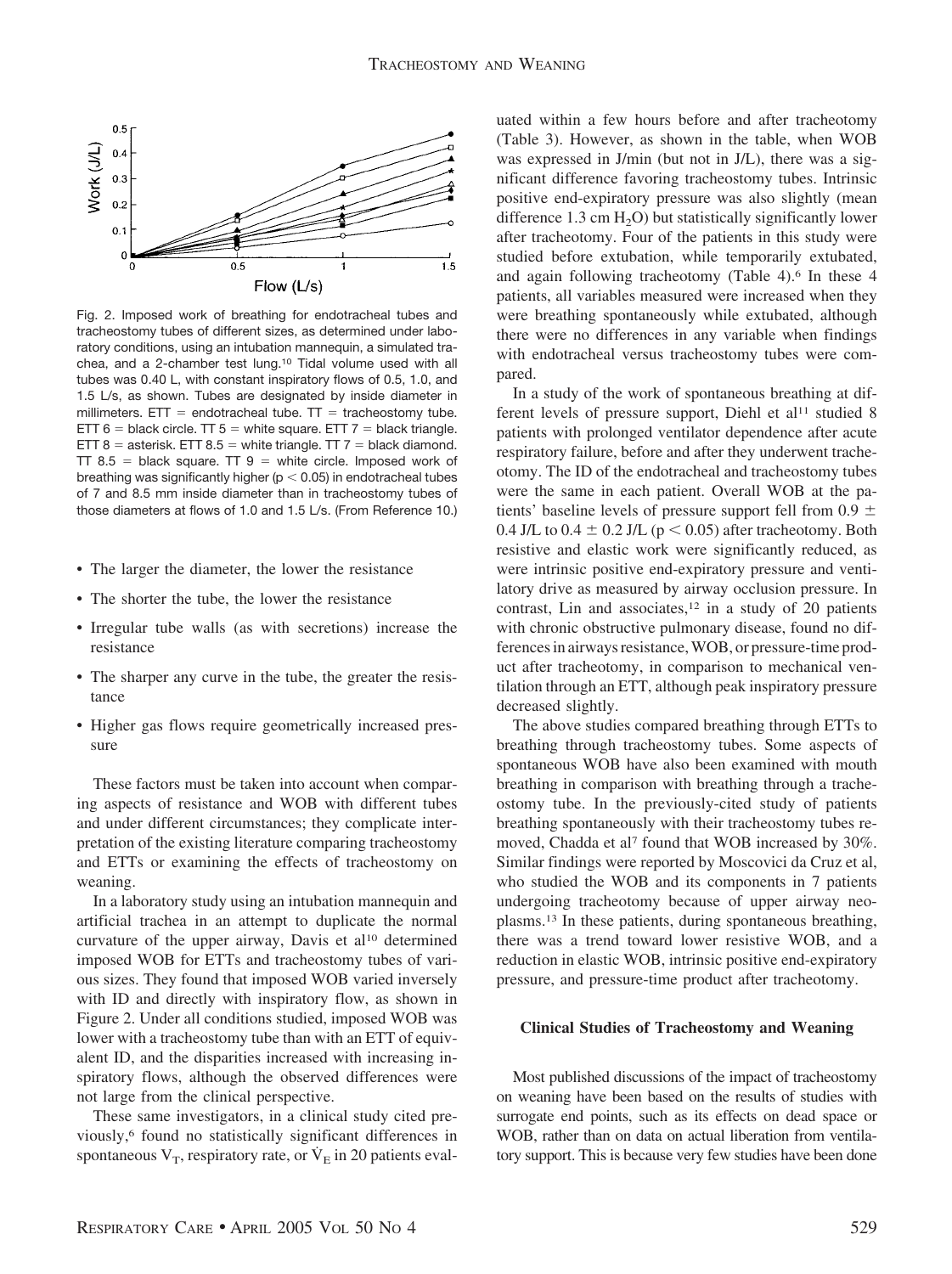| Variable                                                              | Breathing Through<br>Endotracheal Tube | <b>Breathing Through</b><br>Tracheostomy Tube | p    |
|-----------------------------------------------------------------------|----------------------------------------|-----------------------------------------------|------|
| Tidal volume (mL)                                                     | $329 \pm 104$                          | $312 \pm 119$                                 | 0.47 |
| Respiratory rate (breaths/min)                                        | $28 \pm 5$                             | $26 \pm 6$                                    | 0.51 |
| Minute ventilation (L/min)                                            | $9.2 \pm 3.0$                          | $8.1 \pm 3.1$                                 | 0.26 |
| Intrinsic PEEP $(cm H2O)$                                             | $2.9 \pm 1.7$                          | $1.6 \pm 1.0$                                 | 0.02 |
| Work of breathing (J/L)                                               | $0.97 \pm 0.32$                        | $0.81 \pm 0.46$                               | 0.09 |
| Work of breathing (J/min)                                             | $8.9 \pm 2.9$                          | $6.6 \pm 1.4$                                 | 0.04 |
| $PEEP = positive end-expiratory pressure$<br>(Data from Reference 6.) |                                        |                                               |      |

Table 3. Changes in Respiratory Variables During Spontaneous Breathing Before and After Tracheotomy in 20 Difficult-to-Wean Patients With Acute Respiratory Failure

Table 4. Changes in Respiratory Variables During Spontaneous Breathing Via Endotracheal Tube, While Briefly Extubated, and After Tracheotomy in 4 Difficult-to-Wean Patients With Acute Respiratory Failure\*

| Variable                       | Endotracheal Tube | Extubated      | Tracheostomy Tube |
|--------------------------------|-------------------|----------------|-------------------|
| Tidal volume (mL)              | $383 \pm 107$     | $429 \pm 124$  | $378 \pm 81$      |
| Respiratory rate (breaths/min) | $29 \pm 8$        | $34 \pm 6$     | $28 \pm 5$        |
| Minute ventilation (L/min)     | $11.1 \pm 3.1$    | $14.5 \pm 4.2$ | $10.6 \pm 2.7$    |
| Work of breathing (J/L)        | $0.8 \pm 0.2$     | $1.2 \pm 0.2$  | $0.8 \pm 0.2$     |
| Work of breathing (J/min)      | $9.0 \pm 2.7$     | $17.2 \pm 2.8$ | $8.2 \pm 2.2$     |

\*There were no differences in any variable during spontaneous breathing via endotracheal versus tracheostomy tubes. All variables were increased while the patients were extubated, although the comparability of the circumstances cannot be fully assessed in the absence of arterial blood gas values. (Data from Reference 6.)

on the effects of tracheostomy on the duration of mechanical ventilation, ICU stay, morbidity, or mortality.14

One such study that has been widely cited is that of Sugerman et al.15 This was a multicenter, randomized controlled trial conducted by the Western Trauma Association Multi-Institutional Study Group. Its objectives were to determine the effects on mechanical ventilation duration and ICU length of stay, the incidence of pneumonia, and mortality, of tracheostomy performed early (after 3–5 d) or late (days 10–14), versus continued endotracheal intubation, in patients with acute respiratory failure who were judged according to a priori criteria to require an artificial airway for at least 7 days. Patients at 5 participating Level I trauma centers were stratified according to whether they had major head trauma, less severe head trauma, or nontraumatic surgical illness. The incidence and severity of short- and long-term pharyngeal, laryngeal, and tracheal injury were also examined. One hundred fifty-seven patients were entered into the study, although completion of required data entry and adherence to the protocol were highly problematic, as will be discussed in the next section.

Sugerman et al found no differences in any of the outcome variables examined, either overall or in any of the identified subgroups.15 Although fewer post-extubation airway examinations were carried out than intended, the incidence of airway complications was low, with no significant differences between the groups. There was, however, a trend toward more vocal-cord ulceration and subglottic inflammation in the continued intubation group than in the 2 tracheostomy groups.

More recently, Rumbak et al reported a 3-center clinical trial of early tracheotomy versus delayed tracheotomy in 120 medical ICU patients who were considered to need prolonged mechanical ventilation.16 Patients were enrolled if they were projected during their first day after intubation to need ventilatory support for more than 14 days. Such patients were randomized either to percutaneous dilational tracheotomy within the first 48 hours or to delayed tracheotomy (technique not specified) at day 14–16 following intubation. The study end points were time in the ICU and on mechanical ventilation, and the cumulative frequency of pneumonia, mortality, and accidental extubation.

In contrast to the findings of Sugerman et al,<sup>15</sup> Rumbak et al found marked differences in the study outcomes between the 2 groups.16 The duration of mechanical ventilation was  $7.6 \pm 4.0$  days in the early tracheotomy group, as compared to 17.4  $\pm$  5.3 days in the late tracheotomy group ( $p < 0.001$ ). Corresponding days in the ICU were  $4.8 \pm 1.4$  and  $16.2 \pm 3.8$ , respectively ( $p < 0.001$ ). Pneumonia developed in 3 of 60 patients (5%) in the early tracheotomy group, versus 15 of 60 (25%) in the late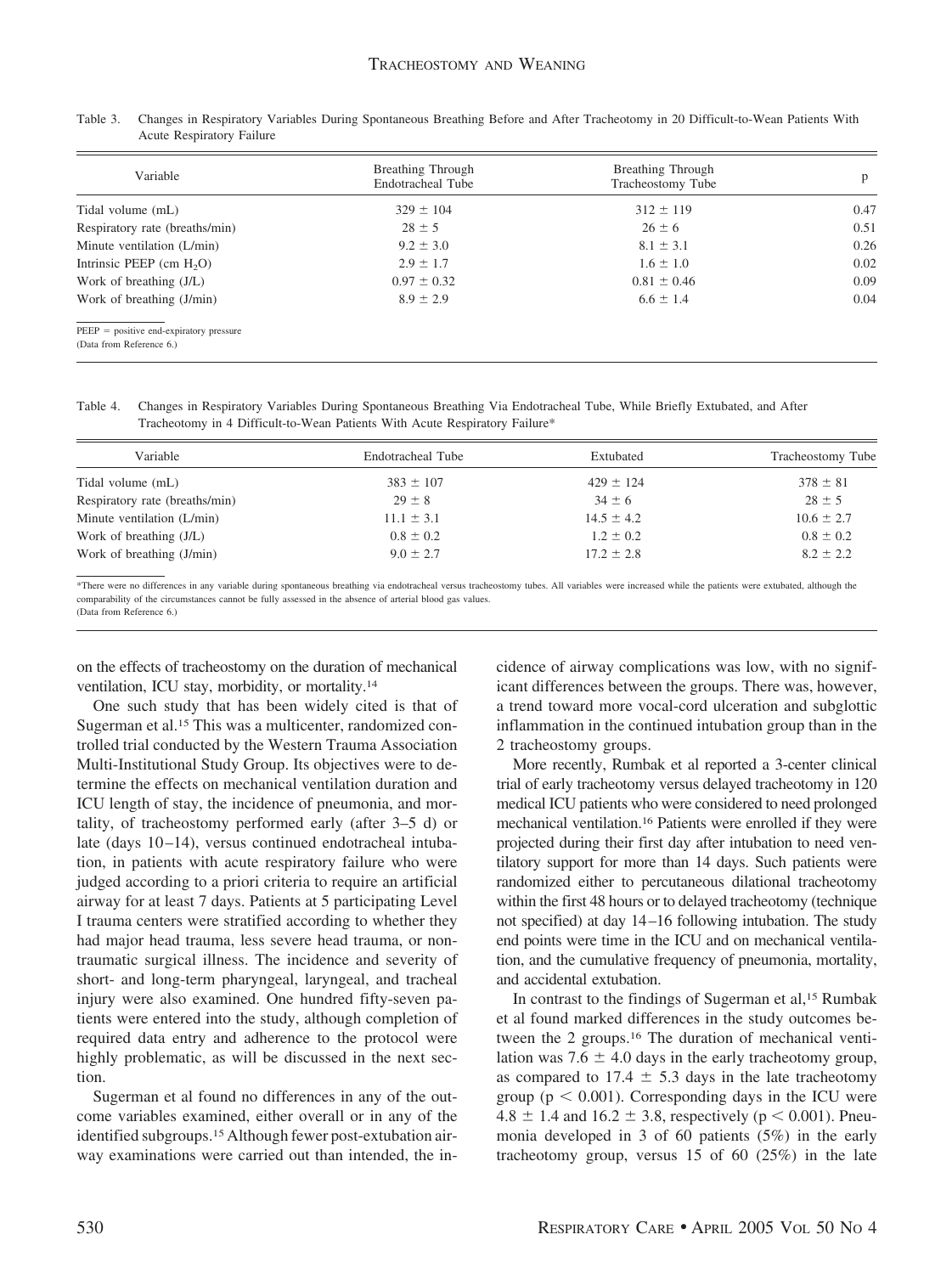tracheotomy group ( $p < 0.005$ ). Nineteen of the early tracheotomy patients died (32%), as compared to 37 of the late tracheotomy patients ( $62\%$ ,  $p < 0.005$ ). Among survivors, examination of the trachea while still in the hospital and at 10 weeks showed no significant differences between the 2 groups.

The early and late tracheotomy groups in this study were not significantly different at study entry in terms of demographics, comorbidities, or Acute Physiology and Chronic Health Evaluation II scores, and from the information provided in the article there is no obvious difference in management protocol or other study design feature that would bias the findings in favor of the early tracheotomy group. Nonetheless, the differences in outcomes in the 2 treatment groups—a reduction in mortality by half and of pneumonia by three fourths, as well as a 10-day mean reduction in the need for ventilatory support—are so striking as to raise concern for other, unknown confounding factors, and to emphasize the need for additional studies to confirm the findings.

## **Why Good Clinical Studies of Tracheostomy and Weaning Are So Difficult to Do**

No hypothesis relating to respiratory care in the ICU has proved more difficult to study in an objective fashion than the commonly held tenet that tracheostomy facilitates ventilator weaning. The most striking finding in the study of Sugerman et al,<sup>15</sup> discussed above, is not that the investigators were unable to demonstrate differences in any study outcome with early versus late tracheostomy versus prolonged intubation, but rather how difficult it proved to be to do the study at all. Problems with inducing the investigators to adhere to the protocol and to maintain their patients in the study are discussed candidly by the authors in the paper's Discussion:

This was a very difficult study to carry out. Several major trauma centers. . . refused to participate because they felt strongly that either all severely injured patients should undergo tracheostomy within 2 to 3 days after injury or tracheostomy was not necessary for as long as 4 weeks after injury. At some participating centers, including that of the principal investigator, attending surgeons and residents continued to believe that their patients would be able to be extubated before 7 days and prevented entry into the study or felt that the patient should undergo tracheostomy without the risk of randomization to the continued intubation arm of the study.15

These comments illustrate some of the reasons why good clinical studies on the effects of tracheostomy on weaning have been so few and far between (Table 5). It is not

Table 5. Potential Obstacles to Successful Clinical Studies on Tracheostomy and Weaning

| Inability to blind investigators (and clinicians) as to groupings      |
|------------------------------------------------------------------------|
| Bias of clinicians managing patients                                   |
| Inability to predict which patients will require prolonged ventilatory |
| support                                                                |
| Varying weaning protocols                                              |
| Varying criteria for weaning success and failure                       |
| Funding and reimbursement factors                                      |
| Varying specialties performing procedure                               |
| Varying levels of training and experience among operators              |
|                                                                        |

possible to blind either the investigators or the managing clinicians (physicians, nurses and respiratory therapists) to the treatment group to which each patient is assigned. As implied in the above quotation, the "true" answer about tracheostomy and weaning may not be known, but every clinician managing ventilated patients in the ICU holds a strong opinion on the matter. This means that, in any given time during a study in which half of the patients underwent early tracheotomy and half did not, the clinicians managing half of them would believe that they were not delivering the best possible care to those patients. For clinical research in the ICU to be carried out successfully, those involved must have equipoise with respect to the modality under investigation.17,18 When opinions are strongly held, as is the case with tracheostomy and weaning, truly objective research with clinically meaningful end points may not be possible.

A major obstacle to studying the effects of tracheostomy on weaning is the inability to predict which patients will require prolonged ventilatory support. While such prediction may be relatively straightforward in conditions that impair airway protection, such as bulbar weakness, or ventilatory bellows function, such as high cervical spinal cord injury, it is woefully inaccurate in the absence of these things. In the study of Rumbak et al,16 a requirement for enrollment was that each patient was projected to require more than 14 days of mechanical ventilation, yet the great majority of those who received early tracheostomy were liberated from the ventilator well before 14 days, suggesting that at least some of them might not have needed prolonged ventilatory support. Impaired consciousness may not by itself be a reliable predictor of the need for prolonged airway protection,<sup>19</sup> yet this is one of the most commonly invoked justifications for tracheostomy.

Although increasing adoption of evidence-based weaning guidelines1,2 may diminish the magnitude of the problem, the fact that liberation from ventilatory support is approached so variably by different clinicians and in different institutions constitutes another barrier to the performance of good clinical studies. Similarly, criteria for determining the success or failure of weaning vary widely,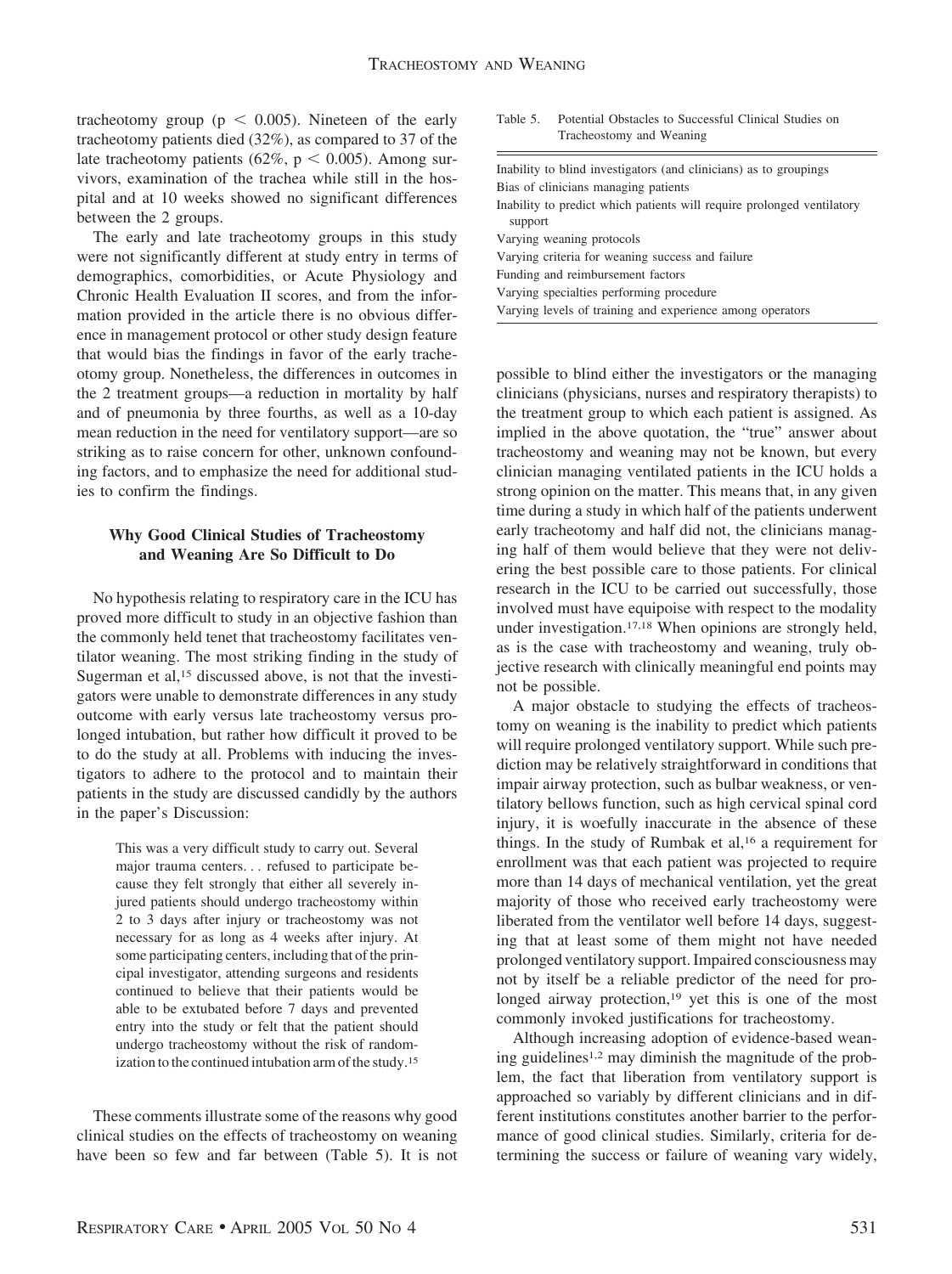and in much of the literature it is hard to tell whether what is being discussed is weaning (the discontinuation of mechanical ventilatory support) or extubation (the removal of the ETT).20 This distinction is particularly important in studies comparing tracheostomy to continued endotracheal intubation: if weaning success requires removal of the artificial airway in one group and not in another, then it is unclear whether the ability to ventilate or to protect the airway and clear secretions is actually being studied.

In many hospitals, administrative policy permits patients to be moved out of the ICU if they have a tracheostomy, but not if they have an ETT. This nonmedical factor can affect study results if ICU length of stay is an outcome variable. Depending on regional regulations and a given patient's funding sources, transfer to a long-term acutecare facility or regional weaning center may require that a tracheotomy be performed prior to transfer—or, in other settings, may preclude physicians at the transferring institutions from performing the procedure. Such influences affect the duration of intubation and introduce factors that could confound the results of a clinical study of tracheostomy and weaning.

Two other variables that would affect the performance of any study seeking to clarify the role of tracheostomy in weaning are who performs the procedure and how experienced they are in performing it. In the mid-1990s, a study of tracheotomy practice from one large urban teaching hospital determined that the procedure was currently performed there by 5 different clinical specialties: general surgery, burn surgery, otolaryngology, neurosurgery, and oromaxillofacial surgery.21 With the introduction of percutaneous dilational tracheotomy into many ICUs, to this list must be added pulmonologists and intensivists from internal medicine, anesthesiology, and pediatrics. Practitioners with different training and practice contexts may approach the procedure differently. Most likely there is also a difference between an experienced surgeon who has performed hundreds of tracheotomies and a resident or fellow performing the procedure for the second time, with respect to technical aspects and the likelihood of complications.

## **Do Clinicians Manage Intubated Patients and Patients With Tracheostomies Differently?**

It may be that a main reason for more rapid weaning after tracheostomy is that clinicians cannot help looking at patients in a somewhat different way than they did when they were intubated with ETTs. The management of respiratory failure has distinct components—oxygenation, ventilation, airway protection, and secretion clearance and yet it is difficult to keep these separate when dealing with patients. When dealing with intubated patients, it is hard not to conflate ventilation with airway and secretion management, and to think about extubation as the desired end point. With a tracheostomy, however, since removing the tube is not of immediate concern, attention can be given to discontinuing ventilatory support. If weaning and extubation are thought of together, then an unsuccessful attempt may mean reintubation, which is inconvenient, uncomfortable, and potentially dangerous for the patient. On the other hand, if an SBT is unsuccessful in a patient with a tracheostomy, the artificial airway remains in place and resuming ventilatory support is quick and easy.

Because of concerns about the possible need for reintubation, and because ventilatory support and maintenance of an artificial airway are often thought of as a package rather than separately, patients who are capable of breathing spontaneously may remain on the ventilator and thus be subjected to tracheotomy because they are "unweanable." These same patients, once the tracheostomy tube is in place, can often be placed on a T-piece or tracheostomy collar. While it seems clear that there are differences between tracheostomy and ETTs with respect to dead space and resistance, for most patients these differences are unlikely to explain the ready conversion to spontaneous breathing that often occurs following tracheostomy. The latter may say more about how clinicians approach patient management than about the breathing capabilities of their patients.

Current recommendations for weaning emphasize the importance of SBTs for determining when patients are ready for discontinuation of ventilatory support.1,2 This is because clinicians are grossly inaccurate in identifying patients who are ready to resume spontaneous ventilation particularly in the case of patients considered to be hard to wean. The 2 largest and most-cited studies of weaning techniques for hard-to-wean patients<sup>22,23</sup> both started by screening patients whose physicians considered them difficult to wean. The screening procedure included an SBT, and study entry required each patient to "fail" this trial, thus demonstrating that further ventilatory support was needed. Despite the fact that all screened patients were identified by their physicians as "hard to wean," in each study about two thirds of those who were screened "passed" the SBT and could thus be liberated from the ventilator without further intervention.

The experience in these 2 multicenter weaning trials emphasizes the importance of allowing patients to demonstrate whether they are able to resume spontaneous breathing, rather than waiting for the clinicians managing them to decide they are ready. This experience should definitely also be applied to the process of determining whether patients should undergo tracheotomy because of difficulty weaning. However, SBTs demonstrate that patients can breathe without assistance, but do not necessarily mean that they can safely be extubated. Determination of that requires some assessment of the abilities to main